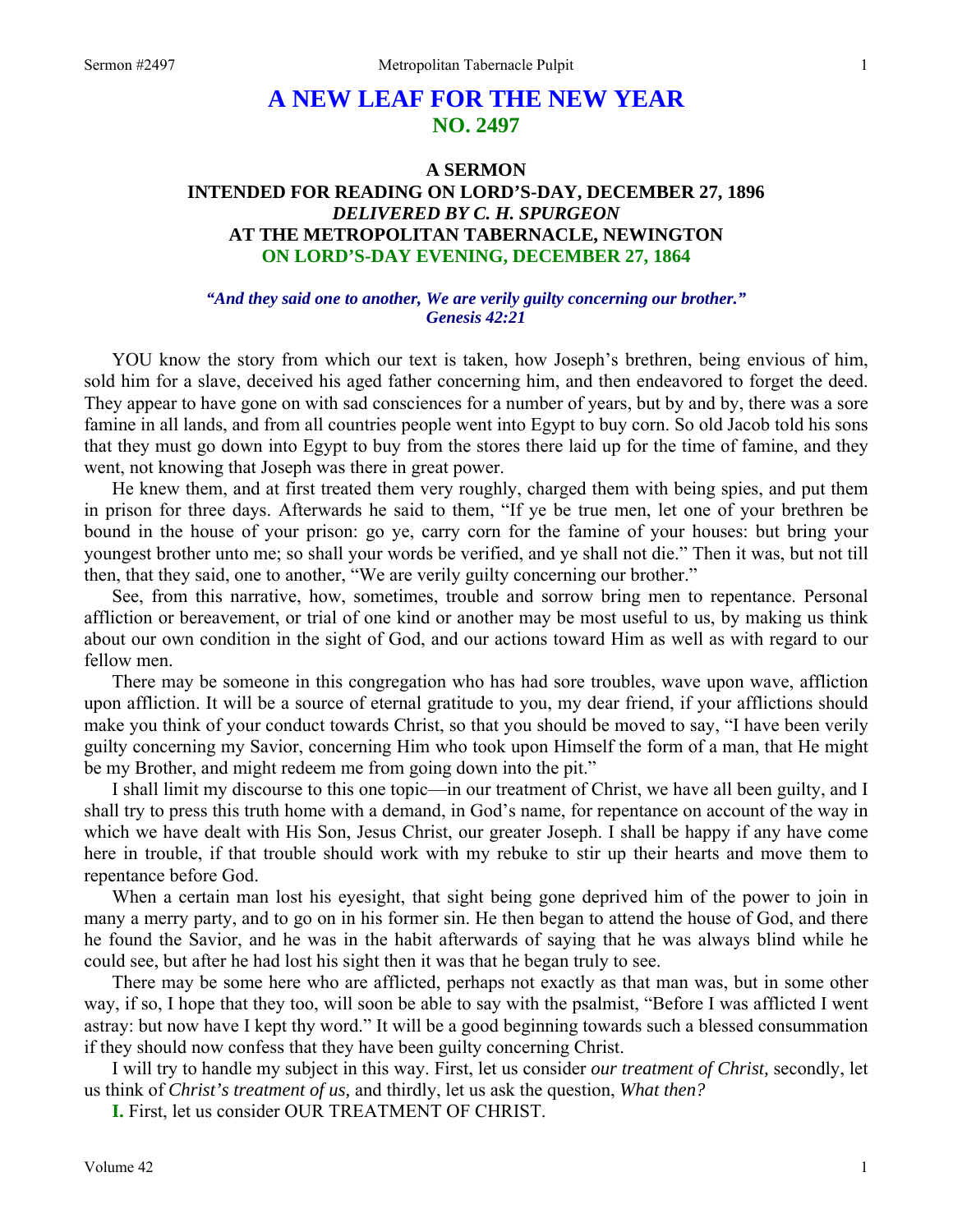Let us begin by taking ourselves in the mass, without any division of character. How have we and the whole human race treated the Lord Jesus Christ? He came to this earth with love in His heart, with love in His eyes, with love in His hands, with love on His lips, He was altogether Love Incarnate, and when He made His appearance, what was the reception He met with?

You kings, have you not a palace for Him who is the King of kings? Let the purples of Thyatira, let all the dainty damasks of the East be brought forth to wrap the holy child Jesus. No, alas! it is not so, there is no palace, nor even a private house that will receive Him as a guest, and even of the place where others might lodge it is written, "there was no room for *him* in the inn."

He lies in the manger of a stable because there is no room for Him in any better place. Anon He grows up, but who are His associates? Is He surrounded by the wise? No, they cavil at Him. Do the righteous, or those who pretend to be so, become His disciples? Nay, these hypocrites are His worst enemies. He finds no associates who love Him except a few poor and humble fishermen, and these have had to have new hearts before they could see any beauty in Him. "He is despised and rejected of men; a Man of sorrows, and acquainted with grief."

The world has plenty of music for its greatest murderers.

## "*See the conquering hero comes, Sound the trumpets, beat the drums,"*

sings the world when it sees the warrior come home with his garments red with the gore of his fellow men. Let him ride through the street in pomp and splendor! Run to your windows, climb to your chimney tops, and look down upon the gigantic murderer as he goes along the streets in triumph.

But the world has no songs for the Savior, no pomp, no praise, no acclamations for Him. A few peasants and children do once cry, "Hosanna! Blessed is he that cometh in the name of the Lord!" But in a day or two that note is changed, and "Crucify Him! Crucify Him!" is the world's cry concerning the only Redeemer the world will ever see.

If He had been only treated thus—with derision and shame—it were enough, one would think, to provoke God to dash the world in pieces. But this, alas! was not all. We took the Prince of glory—yes, *we* did it, for had we been there we would have done the same as they did, and we really have done the same in spirit if not in act—we took the Prince of glory, we scourged Him at the whipping post, we hounded Him through the streets, having no compassion upon Him. We took our sins, and drove them like nails through His hands and feet. We lifted Him high up on the cross of our transgressions, and then we pierced His heart through with the spear of our unbelief.

This is the treatment that we, brothers and sisters, have given to Jesus, surely, we did well to sing just now, if the words really came from our hearts as well as from our lips—

> *"Was it for crimes that I had done He groaned upon the tree? Amazing pity! grace unknown! And love beyond degree."*

You cannot stand, even in imagination, by the cross of Calvary, and see the writhing body of your Redeemer nailed to the accursed tree, without saying, as you wring your hands in a very agony of sorrow, "Yes, we are verily guilty concerning the Lover of our soul, Christ Jesus, the Friend that sticketh closer than a brother."

But now we will divide the house, and pick out the Christians, those who do know and love the Savior. May I speak for you, dear friends? I am sure I can say for myself, and I suppose I can also say for you, that we Christians are verily guilty concerning Christ our Brother. We do love Him, if He should ask each one of us, as He asked Simon Peter, "Lovest thou me?" we could, every one of us say,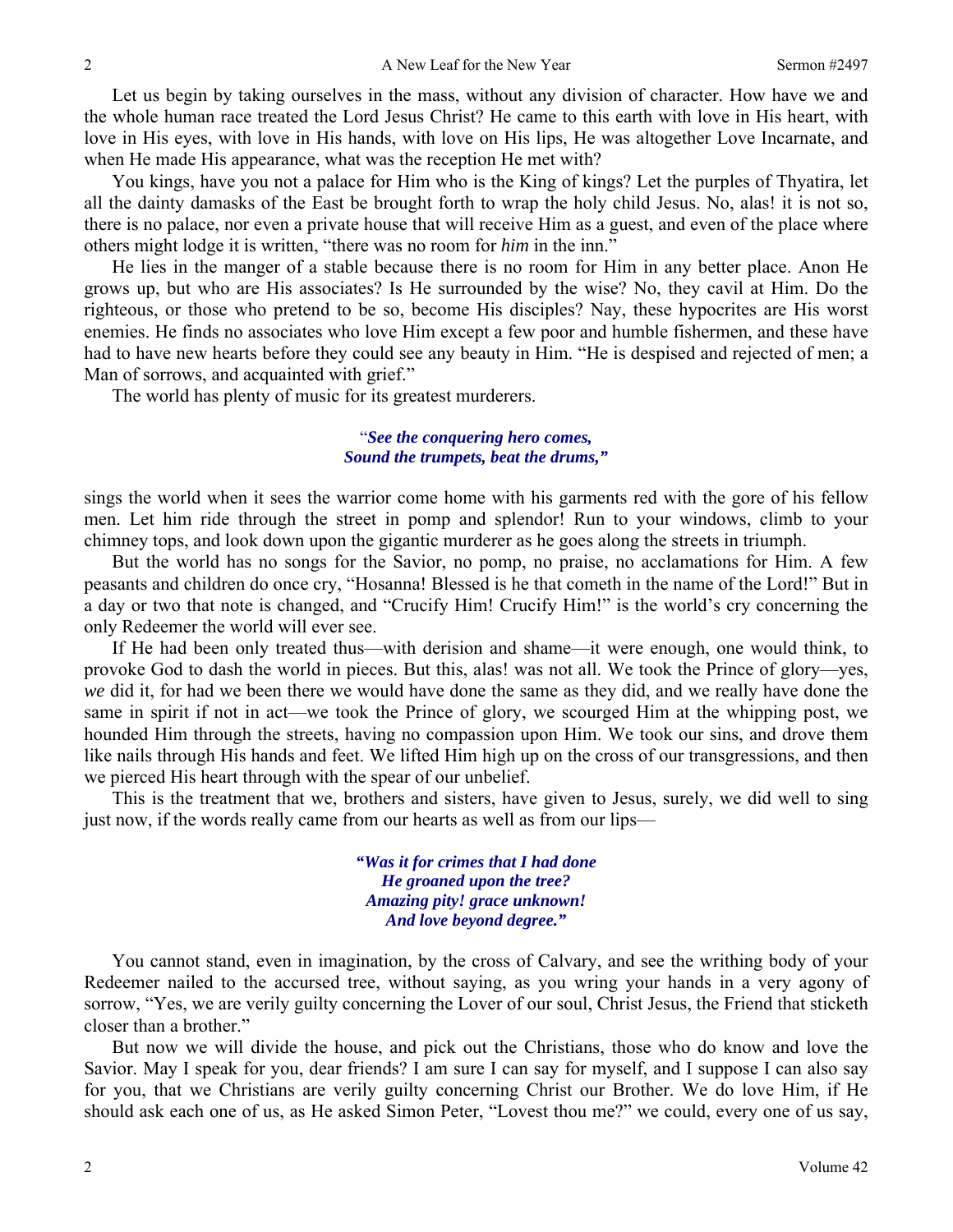*"Do not I love Thee, O my Lord? Behold my heart and see; And turn each odious idol out That dares to rival Thee."* 

Yet are we verily guilty concerning our Lord, first, because *we have exhibited such little faith in Him*. Beloved, we must never put our unbelief of Christ amongst our little sins, for it is one of the greatest that we can possibly commit. When Mr. Marshall, who wrote a famous treatise on sanctification, had been for some years in great distress of mind, he went to converse with that eminent divine, Dr. Thomas Goodwin. After he had mentioned a great many of his sins, Goodwin very pertinently observed, "But friend Marshall, you have left out the greatest sin of all." "And what is that, Doctor?" inquired he. "Why," said the Doctor, "you have left out the great sin of doubting the power of Christ to forgive you all your sins."

Surely, this is a sin of no small sort, yet these doubts concerning our Savior are very common to us, and I am sure He does not deserve them from us. Is there anything that vexes you more in a friend than for that friend to mistrust you? I must confess that, although I can bear many things, this is one of the points upon which I feel very tender, and for me to live with a person who habitually mistrusted me would, I think, be like living in the midst of a hell upon earth. Yet we treat our Lord Jesus thus! Some of us habitually mistrust Him, and the best of us too frequently fall into doubts and fears.

I think I may also speak for you, my brethren and sisters, when I say that *even concerning temporal affairs* we are verily guilty with regard to our Lord. We often get to fretting and worrying when, if we were but just to our Divine Friend, we would be in peace of mind, leaving all our cares with Him.

When Cromwell sent Mr. Bulstrode Whitelocke across to Sweden as his ambassador, he took ship, and the night coming on to be stormy, he sat up in great uneasiness of mind, fretting about the unsettled state of the nation, and thinking that he was living in the worst and most perilous times that men had ever known.

But he had a godly valet, and his servant said to him, "Mr. Whitelocke, how did God govern the world before you were born? Did He manage it all right?" "Oh, yes!" promptly answered Whitelocke, "He managed the world with wisdom." "And when you are dead, sir," asked the valet, "will God be able to manage the world without you?" "Oh, certainly!" replied Whitelocke, "He does not need me." "Well, then," said the sensible servant, "don't you think, sir, that He is able to manage the affairs of the world with you just as well as He could without you, and would it not be better for you to go to bed, and get some sleep, and then, if God spares your life, you may wake up in the morning, and do your best, rather than to sit here in this state of anxiety and fretfulness."

There was great wisdom in what that man said, and many of us need just the lesson that Mr. Whitelocke had to learn. When I think of the way in which we have been running hither and thither, and forgetting the exceedingly great and precious promises of our ever-glorious Lord, I must again say that we are verily guilty concerning our Brother.

And dear friends, how guilty we have been *in the matter of our love to Jesus!* Another year is almost gone, let us review it. Have we loved Christ this year as we should have done? Our love, perhaps, can be measured as well by our conversation as by anything, have we talked much about Jesus Christ? Have we said a good word concerning Him in all company into which we have been drawn?

When Mr. John Locke was brought into the company of two noted philosophers—I believe Buccleuch and Halifax—they began talking a great deal of nonsense, and Mr. Locke took out his pencil and pocketbook, and commenced to write. One of them asked him what he was doing. "Well," he replied, "I have been for years desiring to be introduced into the company of such distinguished philosophers as you are, and now that I have that honor I should like to take down all that you say." This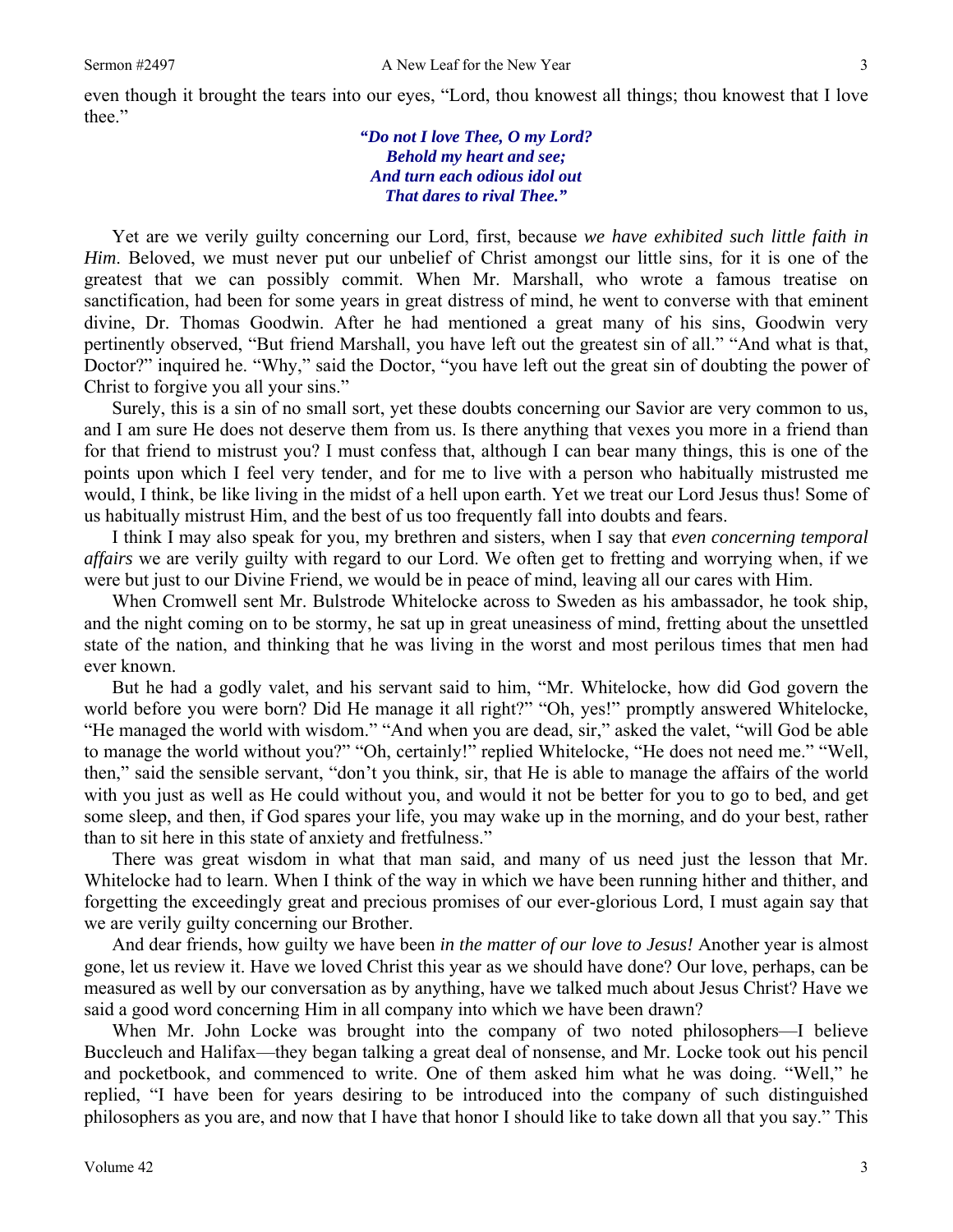was a well-deserved rebuke, and of course they then began to speak upon some other topic which might minister to their companion's edification.

Now, beloved, have we, when we have been in company, always talked as Christians should talk? The philosopher should speak like a philosopher, have we, as Christians, spoken like Christians? When Hugh Latimer was being examined as to his faith, he said that he began to speak without any very great care, but presently he heard a pen scratching on some paper, and then he knew that, behind the arras, the hangings of the room, there was sitting a man who was taking down all that he said. "Then," said Latimer, "I endeavored to speak with discretion."

So, dear friends, we know that there is a God who is preserving every word we have uttered. If the record of the past year could be read out to us just now, would it show that we have talked much of Jesus? I fear that, in many cases, it would rather compel us to say that we have been verily guilty concerning our Brother.

We may measure our love to Him too, by *our service for Him and our sympathy with Him*. What have we done for Jesus this year? What have some of you given to Him? Take stock of your gifts to the cause of Christ. I know that some of you have given even beyond your means, and my Master will amply reward your liberality. But I do know, also, that there are some who can talk loudly concerning the things of God, but who never seem to have had enough religion for it to have much effect upon their pockets. I will give but little for your love to Christ if you bring Him no offering as a token of your affection.

Then, have you faithfully served Christ in the matter of soul-winning? The greatest wish of Christ's heart is to win the souls of men, has that been your highest wish? Has your soul ever longed and panted to be useful to your Lord? Have you ever really felt the weight of men's souls upon your heart and conscience? Did you ever fully comprehend these two words—*perishing souls?* Did you ever get to the essence of that word *perishing?* Have you ever understood the meaning of that word, *soul,* and have you ever been roused by it to a holy ardor which has expended itself, first, in agonizing prayer, and next in earnest, self-sacrificing effort that you might win the souls of your fellow creatures?

In reviewing my own ministry in this place, with the vast opportunities which God has given me, I stand here to confess that I am verily guilty concerning my Brother. Oh, that I had wept more over you dying men! Oh, that I had pleaded with you more passionately! Oh, that I had more fervently persuaded you, as though God did beseech you by me, to be reconciled to God in Christ Jesus, and to lay hold of eternal life! The past is gone beyond recall, but we must confess the sin of it, and you, too, dear friends, must surely make the same confession that I have done. Have *you* served Christ as you could have desired? Will you not join with me in the humiliating admission, "O Lord, we are verily guilty concerning our Brother"?

Now think, for a minute or two, of anything else in which you have had to do with Christ. Consider, fellow Christians, with regard to *communion with your Lord*. Have you been as much in fellowship with Christ as you could have wished to be? Have you been often enough under the apple tree in the midst of the wood? Have you eaten all you could of His pleasant fruits? Have you been sitting as much as you might in His banqueting house, under the banner of His love? How stands the record as to your private prayer? Have you wrestled with the angel as you could have wished to do? Have you brought back with you an abundance of treasure from God's great storehouse, of which He has given you the key? If not, confess that you are verily guilty concerning your Brother.

And how about your outward life? Has that been according to the example of Christ? Have your common, everyday actions all been sanctified with the Word of God and prayer? Has your business been done as in the sight of God? Has there been, about the whole of your life, a clear ring, an unmistakable sound, so that you can say, "To me to live is Christ, I have set the Lord always before me, I honestly endeavor to magnify Him in all my acts"? I am afraid, brothers and sisters, that in this matter also we shall again have to confess that we are verily guilty concerning our Brother.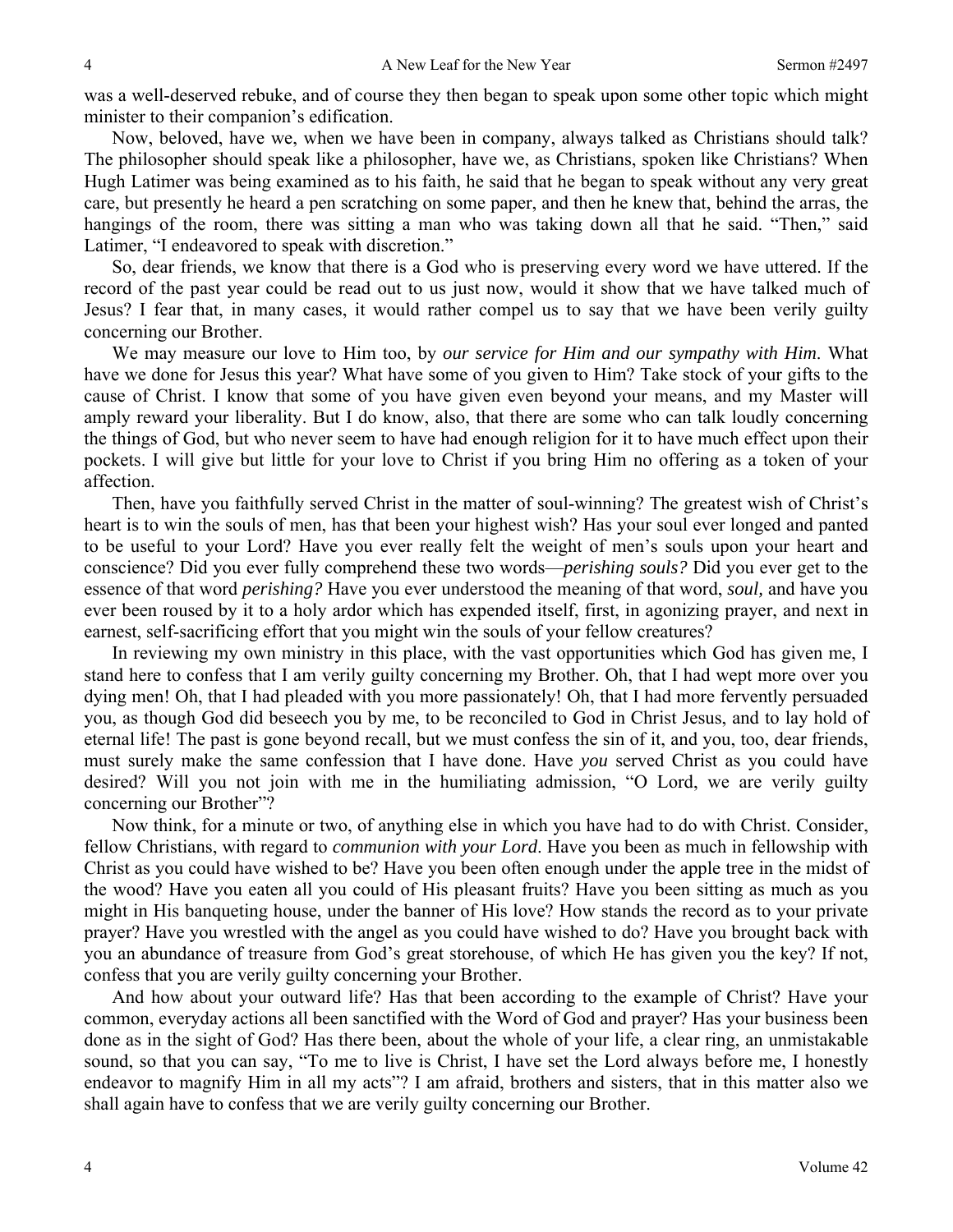Now let us deal for a little while with another class of persons. There are some here, I trust, who have lately been brought to know the Savior. Perhaps it was this morning, or some day last week, when you first saw the Lord. Beloved friends, you who are beginners in the divine life, shall I go back with you in thought, and help you to confess your guiltiness towards Christ? I will confess it on my own account. I remember well when I first found Him, and I remember too, the grief I felt that I should ever have treated Him so ill. He loved me, and yet I had despised Him. He was always looking upon me, yet I would not look to Him. He was the true Lover of my soul, and yet His name had no music in it for me, and His person had no beauty to my eyes. He was preached to me, yet I did not trust Him.

Dear friends pleaded with me to give my heart to Him, yet I chose the world's pleasures and vanities, and would not seek after Him. He came to me, He knocked at the door of my heart, but I said to Him, "Get You gone." He knocked again, and yet again, and sometimes I thought of opening my heart to Him, but instead of doing so I barred the door against Him and said, "I will not have this Man to reign over me."

It was never my sin to curse Him to His face, but that may, perhaps, have been the sin of some of you. You may, possibly, have persecuted His people, despised His Sabbaths, spoken ill of His ministers, left His Word unread, and His throne of grace unvisited, yet all this while He had loved you with an everlasting love, He had bought you with His precious blood, He had determined to make you His brothers and to bring you to His own right hand in glory, though you had no respect or regard for Him.

O dear friends, as you review the past, I am sure you will need no pressing on my part to make each one of you say, "Ah! indeed, I am verily guilty concerning my Brother." Our unkindness to Christ is one of the things we ought to confess as soon as ever He brings us to His dear feet. He has forgiven it all, He never harbors even half of a hard thought concerning us, and this makes it all the more bitter for us to reflect that we should ever have treated such a Friend so badly. The fact that He has been so kind and generous to us, although so long neglected and despised by us, ought only to deepen the sense of our guilt concerning our Lord.

There are some belonging to another class here, and they are verily guilty concerning Christ, yet it is of little use for me to talk to them, for Christ Himself is nothing to them. There are those even here, I am afraid, to whom the story of a dying Savior is only like an idle tale. Ah, sinner! if you do not change your note in this life, you will sing another tune by and by. I know you say that you do not owe Christ anything, and that you will not give Him your heart. Ah, soul! unless divine grace shall renew you, and give you another mind, your portion will be where the wicked lie, forever banished from all hope.

"Well," said an anxious wife to the physician after he had seen her husband, "what do you think of him?" "Well, madam," he answered, "he certainly is a little better today, but I must not deceive you, he will die, it is only a question of time." That will be true of us all, unless Christ comes again soon.

Sinner, you may be never so strong and well today, you may have said to yourself, "I shall not need to think of dying yet," but *it is only a question of time,* and oh! how short that time may be, and then it will be said concerning *you,* "Yes, he is gone," and we shall ask, "But where is he gone?" And the answer will be, "He is gone where those must go who are guilty concerning Christ, but who will not confess their guilt, who will not believe in Him, who will not trust Him, but who choose to keep their sins, and to rely on their own righteousness, and to prefer the pleasures of this world to all Christ's love and grace.

He despised the Savior's power to save, and so, because he would not come unto Christ that he might have eternal life, he is gone, not to his rest, but to share the portion of the ungodly in hell forever and ever." The Lord have mercy upon you, dear friends, if you are in danger of such a doom, and renew your hearts by His Holy Spirit, for His name's sake!

Thus have I, as it were, brought before you the truth of the text as it may be applied to the Lord Jesus Christ, and left it to every man and woman's conscience to decide whether he ought not to join us in saying, "We are verily guilty concerning our Brother."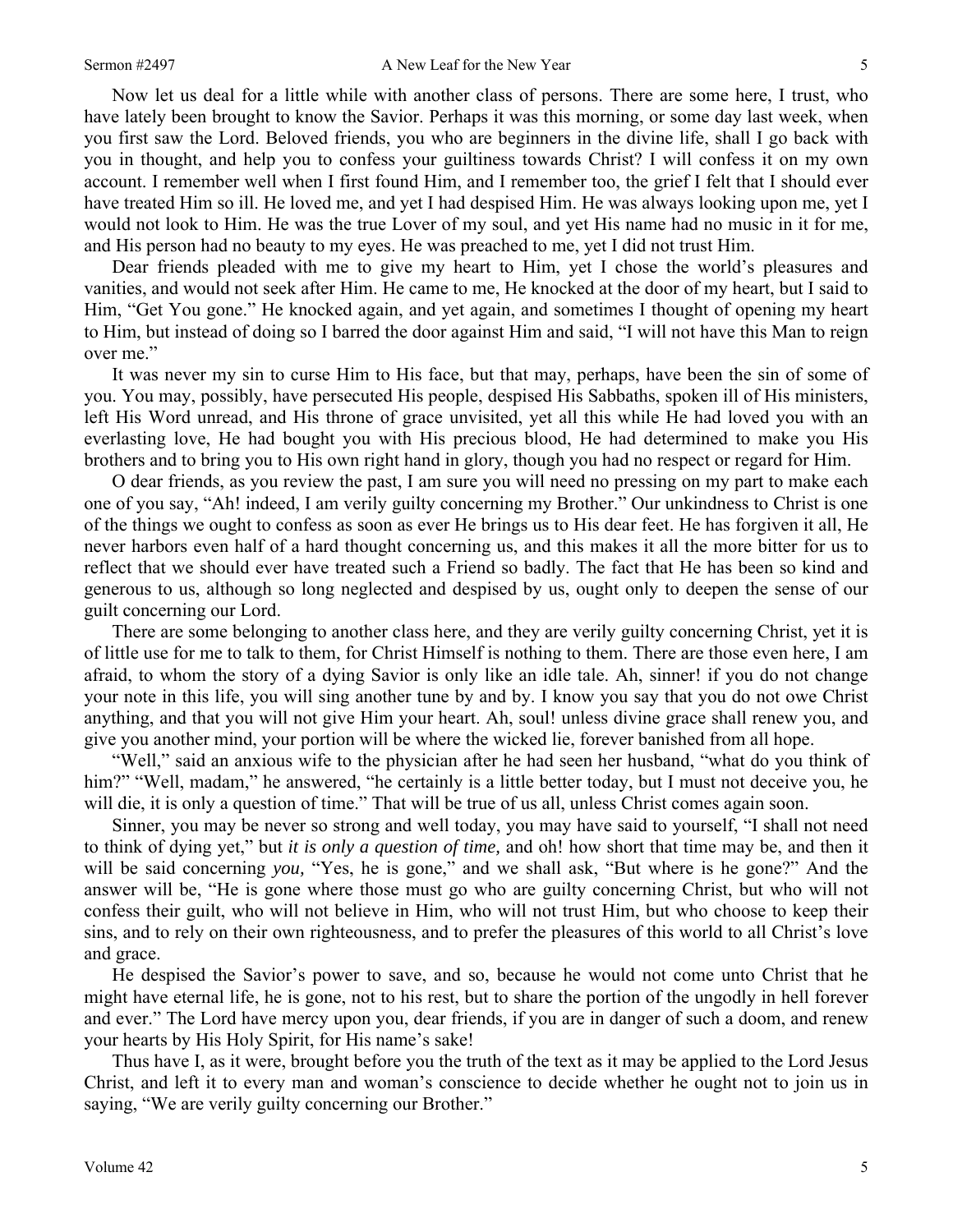**II.** Now, in the second place, we will, with great brevity, consider CHRIST'S TREATMENT OF US.

Oh, for an angel's tongue with which to tell this wondrous tale! There is Christ looking down from heaven, and marking all our sin and ill behavior towards Him. He is not weak, for He is very God of very God. He is able to avenge the insults to His name, to cast us off for all our shameful treatment of Him, and to make us smart forever under the divine lash of infinite and inflexible justice. But how has He treated us?

Ah, sirs, *He has not given us one ill word.* Some of us have been for many years living in sin, yet has the Lord Jesus Christ said one ill word to us, or against us, nay, instead of that, *Jesus has put in many a good word for us*. The barren tree would have been cut down long ago as a cumberer of the ground, but Jesus pleaded, "Spare it yet another year." That grey-headed sinner would not have been here now but that Jesus, that very Jesus whom he despised, has stood between him and the destroying angel, and so he is still allowed to live. Oh, that the goodness of God might lead him to repentance! Our Lord has not pronounced one curse upon us, He has not said one harsh word to us, but on the contrary, He has pleaded for us again and again.

Brethren in Christ, you and I have vexed our Master much, and grieved Him sore, yet *He has never broken any of His promises to us*. Has He ever once failed us in our times of need? Has He ever said, "Get you gone; you are an unprofitable servant and an unfaithful friend"? Oh, no! We have not had a frown from Him, nor a hard word, nothing but love. If He has sometimes chastened us, it has been in love to our souls, that He might unite us more closely to Himself. I am sure that you can have no fault to find with your Lord.

I do marvel at His patience with me. I do not know anything that astonishes me more, next to His redemption of my soul by blood, than this—that He should bear with such a poor unworthy sinner as I am. It astonishes me that He should still go on sanding down such a knotty piece of timber as I am, and that He should persevere in making such common clay as I am into a vessel fit for His own royal use.

You see, brethren, He has begun with us, and He will not leave off until He has perfected us. He has loved us from eternity, and He will not cease to love us through the eternal ages of the future. There have been ten thousand times ten thousand reasons why He might have given us up, and cast us away, like broken vessels, yet we know, beloved, that He will never give us up, but that He will bring us safe home to be forever with Him in His glory.

You and I have had *nothing but kindness* at Christ's hands all these years. O ye venerable sires, with your hoary heads, who have known the Lord for forty, fifty, or even sixty years, speak if you know anything against Him! And you young men in your prime, and you who are serving your Savior in the burden and heat of the day, speak if you know anything against Him! And you matrons and maidens, who love Him and seek His company in secret, if He has ever done you an ill turn, or turned His back on you, speak if you know anything against Him!

You cannot, for His treatment has been all love and nothing but love. Jesus dies, and oh! where are the words that can fitly tell this story? Behold, what manner of love is this! "Greater love hath no man than this, that a man lay down his life for his friends." Jesus rises again, but He rises with the same love in His heart. He ascends to heaven, but He still pursues the same mighty work that He began while He was here. Up there, He is pleading for us, and preparing a heavenly mansion for us, and never ceasing from doing us good with both His hands.

Now, surely, when we think of this generous conduct of His towards such undeserving worms as we are, we may well put a deeper emphasis into our confession, "Yes, Lord, yes, we are verily guilty concerning our Brother!"

**III.** Time flies, or I would have dwelt at greater length upon our Lord's treatment of us. I have merely mentioned it to you in a hurried manner, and now we are to conclude with this question—WHAT THEN?

Thinking first of our treatment of Christ, and next of His treatment of us, what then?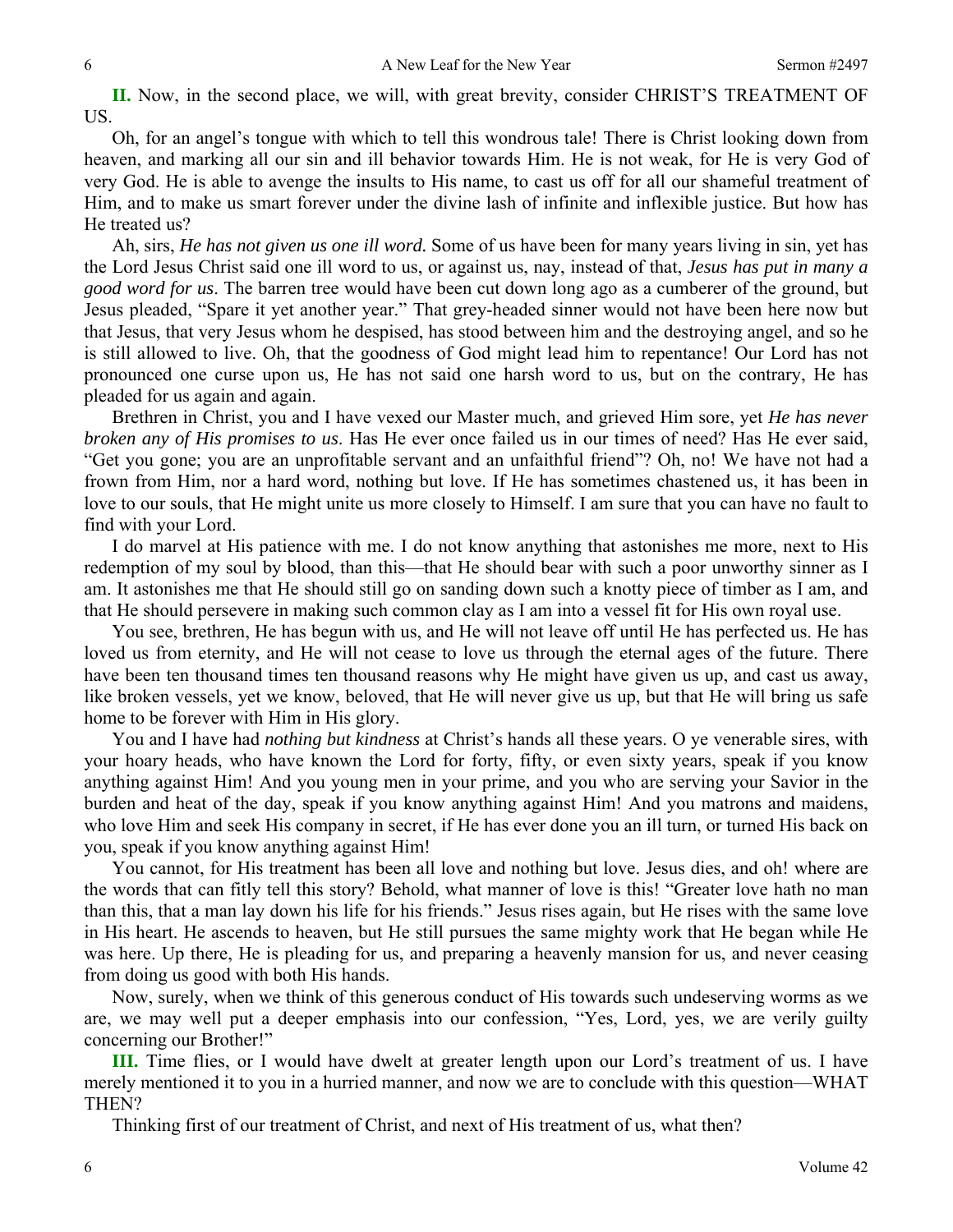As we are so near to another new year, one of the first things for us to do is this—*let us who are Christians turn over a new leaf*. If we have hitherto been guilty concerning our Brother, let us not go on adding sin to sin, but let us endeavor to amend our ways in the sight of God, and not be so guilty concerning Christ as we have been. We ought to be humbled in the recollection of our past sin.

There was a little boy whose father, to teach him a lesson, told him that every time he did a certain thing that was wrong, a nail should be driven into a post, but that, on every occasion when he did anything that was right and kind, one of those nails should be pulled out. Master Benjamin became exceedingly careful when the post had got well studded with nails, and after a while they were drawn out one after another, and soon his father had the pleasure of extracting the last one, and he expected to see the lad begin jumping for joy. Instead of that, the boy stood weeping, and his father said to him, "Well, Benny, my boy, you see that all the nails are pulled out now." "Yes, father," he sadly answered, *"but the holes are left."*

So now, suppose that next year we should, by the effectual working of the Spirit of God, be so sanctified in our walk and conversation that our besetting sins should be destroyed, and that we should be delivered from these sins that we have been confessing, yet, still, the holes of the past evils would be left, and it is only our Lord Jesus Christ who can stop those holes, it is only His perfect righteousness that can take away every trace of sin, and put it out of sight forever. Let those holes, while we look at them and repent over them, spur us forward for the future, but let us not drive the nails in again, let us not crucify the Lord afresh, and put Him to an open shame.

Beloved, let next year's record, through the grace of the Holy Spirit, be of a higher and nobler kind than that of any year we have hitherto lived. Rise, you who have but skimmed the surface of the sea of life, and with eagle wings mount upwards towards the sun! Up there is the true atmosphere for a child of God to breathe. Rise, you who, like the owl and the bat, have dwelt in darkness, and ask of your Lord the eagle eye that can face the sun, for the Christian's dwelling place is in the light. You who have crouched down, like a strong ass between two burdens, rise, and speed onward like a war-horse prepared to carry his master into the thick of the fight. "Awake, awake; put on thy strength, O Zion; put on thy beautiful garments, O Jerusalem! shake thyself from the dust; arise, and sit down, O Jerusalem: loose thyself from the bands of thy neck, O captive daughter of Zion!"

So beloved, let next year see how God can glorify Himself in the hearts of feeble men and women. This, then, is the message for us Christians, let us turn over a new leaf.

But what about those who are not believers in Jesus? We may say to them that they also have been guilty concerning Christ, so, even before the New Year comes, *they also should turn over a new leaf,*  only, in their case, there is needed a new book altogether, for if they merely turn over a new leaf in the old book, it will be quite as blotted as the past leaves have been. O Lord, give them a new book, and take away the old one, and then they will be able to turn over a new leaf, indeed! It is no use trying to get your old stony heart patched up and repaired, you must have a new one altogether. May the Lord give you a new heart and a right spirit with which to begin the New Year so soon to dawn!

Further, to those who have been guilty concerning Christ, but who have not repented, and trusted Him, and who have not been led to tremble with regard to their condition before Him, let us tell them how terrible is their danger, and how great will be their ruin before long. *This next year, some of you will die.* I am not speaking at haphazard of such a vast congregation as this, for out of the six or seven thousand persons present it is absolutely certain that within twelve months many will die, I suppose, not less than a hundred. By the natural laws which limit the duration of a generation, in this next year many of us must die. Well, then, if you are not converted, if you have no Savior, it follows as a matter of certainty that within the next year some of you will be in hell.

This is not a matter of question or of chance, but if you do not by faith look to the Lord Jesus Christ, and lay hold on Him, it is absolutely certain that, before another twelve months shall have gone, and another last Sabbath-night in the year shall have come, you will be in hell—with no possibility of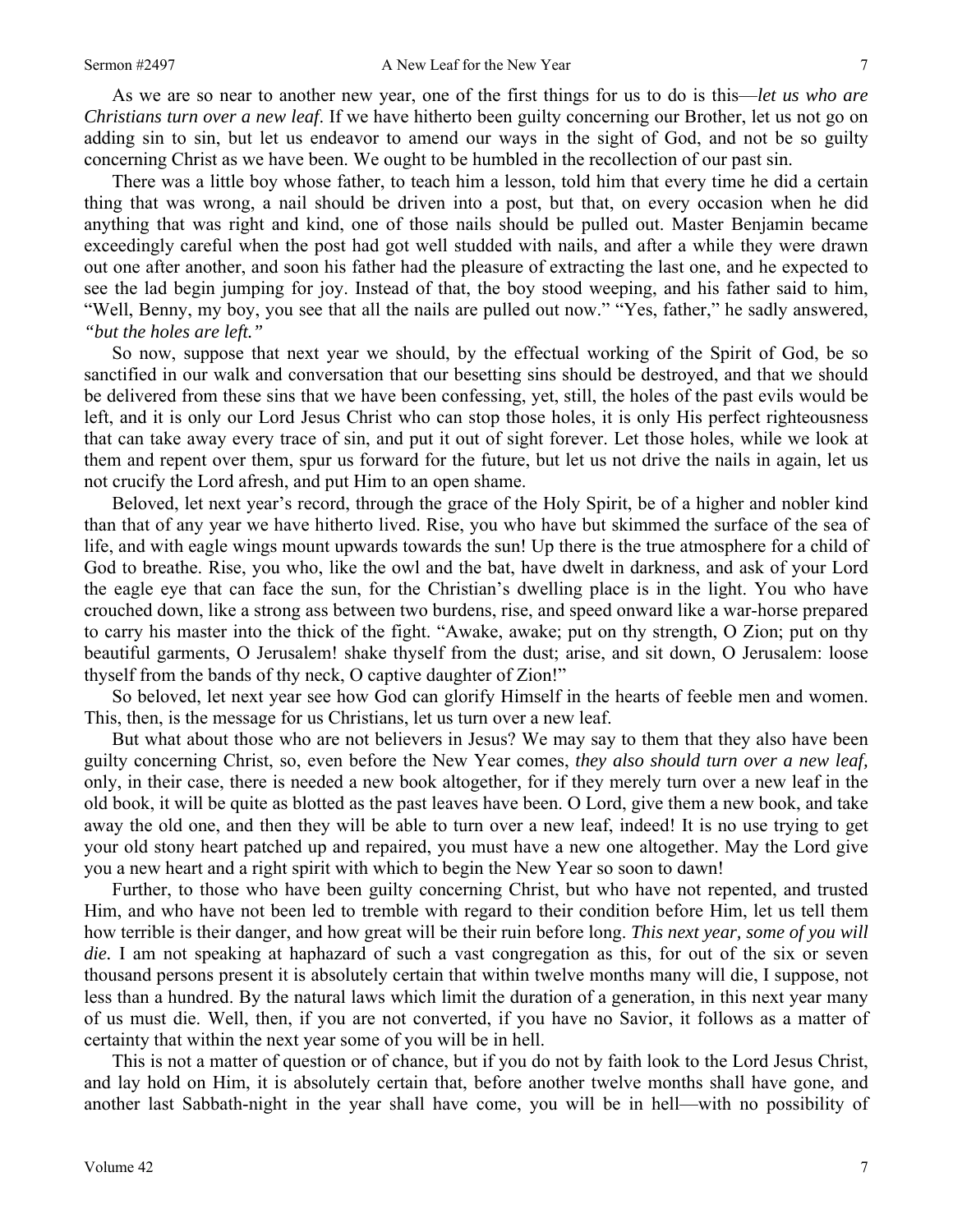escape, shut out forever from the mercy of God, shut in forever with the devil and his angels, and weeping bitter tears which cannot quench the eternal flames of God's just vengeance against sin.

May the Lord sanctify to you these solemn meditations, and give you grace to believe in His Son Jesus Christ, that you may be saved! Amen.

### **EXPOSITION BY C. H. SPURGEON**

#### *MATTHEW 2*

**Verse 1.** *Now when Jesus was born in Bethlehem of Judaea in the days of Herod the king, behold, there came wise men from the East to Jerusalem,—*

Probably from that Assyria which is joined with Israel and Egypt in the remarkable prophecy in Isaiah 19:24-25, "In that day shall Israel be the third with Egypt and with Assyria, even a blessing in the midst of the land: whom the LORD of hosts shall bless, saying, Blessed be Egypt, my people, and Assyria the work of my hands, and Israel mine inheritance. "Behold, there came wise men from the East to Jerusalem,"—

**2-3.** *Saying, Where is he that is born King of the Jews? for we have seen his star in the east, and are come to worship him. When Herod the king had heard these things, he was troubled, and all Jerusalem with him*.

He was troubled about the kingship which he had no right to possess, for he thought that, if the "King of the Jews" was really coming, he would be dethroned. And all Jerusalem was troubled with him, for the people over whom he reigned never knew what mischief he might do when once his suspicions were excited, for he was a cruel, blood-thirsty tyrant.

**4-6.** *And when he had gathered all the chief priests and scribes of the people together, he demanded of them where Christ should be born. And they said unto him, In Bethlehem of Judaea: for thus it is written by the prophet, And thou Bethlehem, in the land of Judaea, are not the least among the princes of Judaea: for out of thee shall come a Governor, that shall rule my people Israel.*

It was something to get a distinct declaration from the Jewish rulers that the Christ was to be born at Bethlehem, for Jesus was born there. Afterwards, they called Him, "Jesus of Nazareth." Nazareth was the place where He was brought up, but Bethlehem was the place of His birth, in fulfillment of the prophecy given hundreds of years before the event.

**7-8.** *Then Herod, when he had privily called the wise men, inquired of them diligently what time the star appeared. And he sent them to Bethlehem, and said, Go and search diligently for the young child; and when ye have found him, bring me word again, that I may come and worship him also.*

Pretty "worship" was that which he would render to the infant King! He intended to murder Him, and in like manner, how often, under the pretense of worshipping Christ, has the very truth of Christ been murdered. Men invent new sacraments, new doctrines, new forms and ceremonies, all avowedly for the edification of the church and for the glory of Jesus, but really that they may stab at the very heart of God's Gospel, and put to death the living truth.

**9.** *When they had heard the king, they departed; and, lo, the star, which they saw in the east, went before them, till it came and stood over where the young child was.*

Yet it was not a wandering star, nor a shooting star; but a traveling star such as they had never seen before.

**10-12.** *When they saw the star, they rejoiced with exceeding great joy.* 

*And when they were come into the house, they saw the young child with Mary his mother, and fell down, and worshipped him: and when they had opened their treasures, they presented to him gifts; gold, and frankincense, and myrrh. And being warned of God in a dream that they should not return to Herod, they departed into their own country another way.*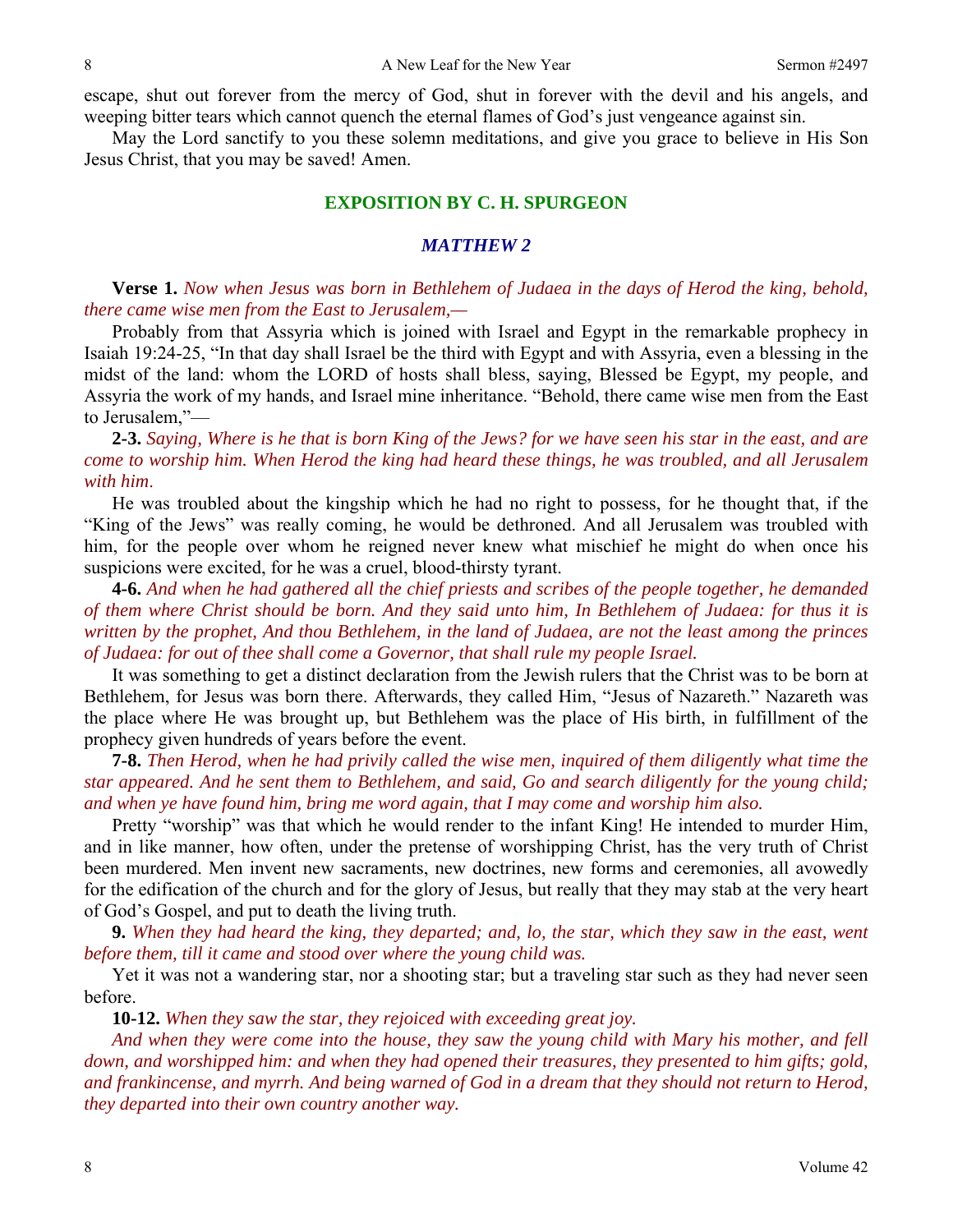Very providentially, the magi had brought the gold with which Joseph would be able to pay the expenses incurred in journeying to the land of Egypt, and in supporting his family there till he could return to his home and his business. God always takes care of His own children, and specially did He provide for His firstborn and only-begotten Son.

**13-14.** *And when they were departed, behold, the angel of the Lord appeared to Joseph in a dream, saying, Arise, and take the young child and his mother, and flee into Egypt, and be thou there until I bring thee word: for Herod will seek the young child to destroy him. When he arose, he took the young child and his mother by night, and departed into Egypt:*

How obedient Joseph was! He was a man of a docile spirit, who willingly did as God bade him. He has, perhaps, never had his character sufficiently well set forth in the church of God, for he was eminently honored by being the guardian of the young child and His mother, and he discharged his duty with singular humility and gentleness.

## **15.** *And was there until the death of Herod: that it might be fulfilled which was spoken of the Lord by the prophet, saying, Out of Egypt have I called my Son.*

Which was true, first, of Israel, the nation, as God's son, and now again true of Jesus, the great Son of God. It is true also of all sons of God; we have to be called out of Egypt. By the blood of the Paschal Lamb we too are saved, and we are brought out of Egypt with a high hand and an outstretched arm, in the day when God delivers us from our sin.

**16.** *Then Herod, when he saw that he was mocked of the wise men, was exceeding wroth, and sent forth, and slew all the children that were in Bethlehem, and in all the coasts thereof, from two years old and under, according to the time which he had diligently inquired of the wise men.*

That was the light he put upon it, "that he was mocked of the wise men." He was exceeding wroth and when he was wroth, his anger was terrible. Augustus said of him that it would be better to be Herod's sow, than Herod's son, which was true, for he would not kill a sow, as he held to the Jewish faith. He did not kill swine, but he would not mind killing anybody in his passion, "He was exceeding wroth, and sent forth, and slew all the children that were in Bethlehem, and in all the coasts thereof, from two years old and under, according to the time which he had diligently inquired of the wise men." He took a wide range in order, as he thought, to make quite sure that he would kill the Child King whom he especially hated.

## **17-18.** *Then was fulfilled that which was spoken by Jeremy the prophet, saying, In Rama was there a voice heard, lamentation, and weeping, and great mourning, Rachel weeping for her children, and would not be comforted, because they are not.*

It must have been a very sorrowful day in Bethlehem, you can imagine the grief that filled the hearts of the mothers there. There is Herod, who acts the hypocrite, and tries to slay Christ at the first, and there is Judas at the end, acting the hypocrite, too, and betrays his Lord. Thus is the life of Christ begun and ended in sorrow.

**19-22.** *But when Herod was dead, behold, an angel of the Lord appeareth in a dream to Joseph in Egypt, saying, Arise, and take the young child and his mother, and go into the land of Israel: for they are dead which sought the young child's life. And he arose, and took the young child and his mother, and came into the land of Israel. But when he heard that Archelaus did reign in Judaea in the room of his father Herod, he was afraid to go thither:*

Archelaus was another chip of the old block, and a chip of very hard wood too, equally cruel, and without his father's greatness of mind. He had all Herod's vices without his mental vigor.

**22.** *Notwithstanding, being warned of God in a dream, he turned aside into the parts of Galilee:*

He did not follow his own judgment. This man, thoroughly a servant of God, waits for orders, he has his fears, but he will not even act upon them, he waits till he is warned of God in a dream, and then he turns aside into the parts of Galilee.

**23.** *And he came and dwelt in a city called Nazareth:*